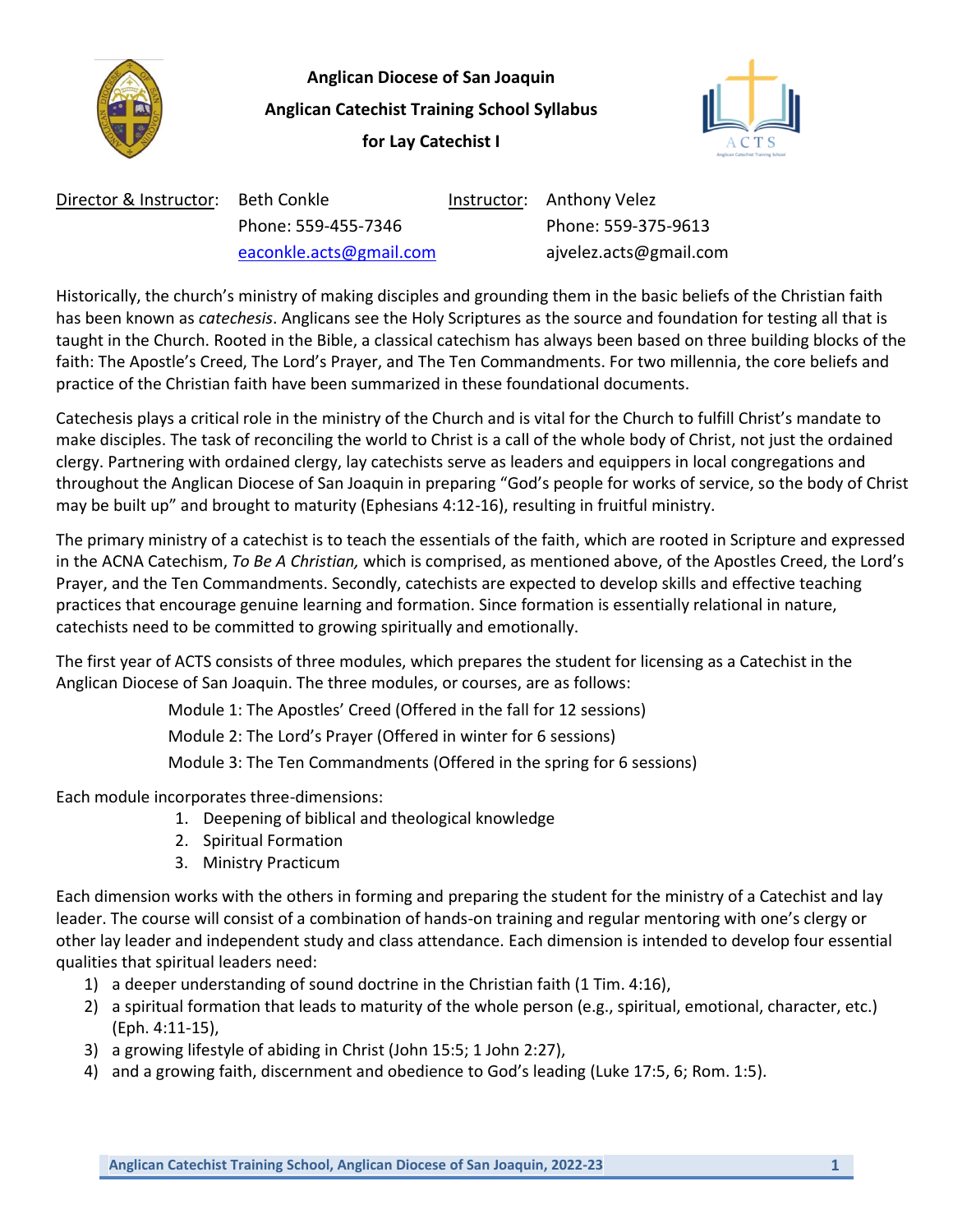## Module 1 Description: The Apostles' Creed

In this course, the first of the three modules of the ACTS program, students will explore and learn about the basic doctrines of Christianity as articulated in the Apostles' Creed. As our catechism states, "all authentic Christianity is apostolic Christianity," that is based on the teachings of the twelve Apostles as they received them from Jesus. By the second century, the teachings of the Apostles "had been organized into an outline of topics for instruction" (TBAC, p. 29), which became known as the Apostles' Creed and began to use as a declaration of faith made at Baptism.

In studying each tenet of the Apostles' Creed, students will study the nature of the Trinity, the humanity and divinity of Jesus, salvation, the Holy Spirit, the Church, and Sacraments and more. At the end of this course, students will take an exam demonstrating their understanding of these doctrines.

#### Required Texts and Materials for Module 1: The Apostles' Creed:

McGrath, Alister. Theology: The Basics. 4<sup>th</sup> Edition Oxford: Wiley Blackwell. 2018

McKenzie, Thomas. *The Anglican Way: A Guidebook.* Nashville, TN: Colony Catherine, Inc. 2014.

*The Didache* (a free version is available online at: https://reluctant-messenger.com/didache.htm)

*The Book of Common Prayer* (ACNA, June 2019) (Available at anglicanchurch.net.)

*To Be A Christian: An Anglican Catechism* by Catechesis Task Force Anglican Church in North America (2014- 06-30).

ACTS Spiritual Formation Toolkit (provided for the student).

Course Pack with various assigned readings will be posted online.

Each student should possess a blank journal to record reflections.

# *Estimated Time Requirements: For every hour of classroom instruction, plan on spending 3 hours of independent study outside of class.*

# Proposed Training and Assignment Schedule

#### **JUNE/JULY**

#### **Application Process**

- Meet with your clergy to discuss ministry goals.
- Discern calling to Lay Parish Catechist ministry.
- Turn in application to diocesan office by **7/29/2022** (or by July 15 to receive an application fee waiver).

## **Meet & Greet: AUGUST**

The 3 Dimensions of ACTS and How to use Classroom for all modules

Online Zoom Meeting from 6:00-7:00 PM on August 11, 2021, at 6:30 PM

During this short one-hour meeting, we will review how to get started and how to prepare for the first class.

The following pages contain the assignments for each month for Module 1.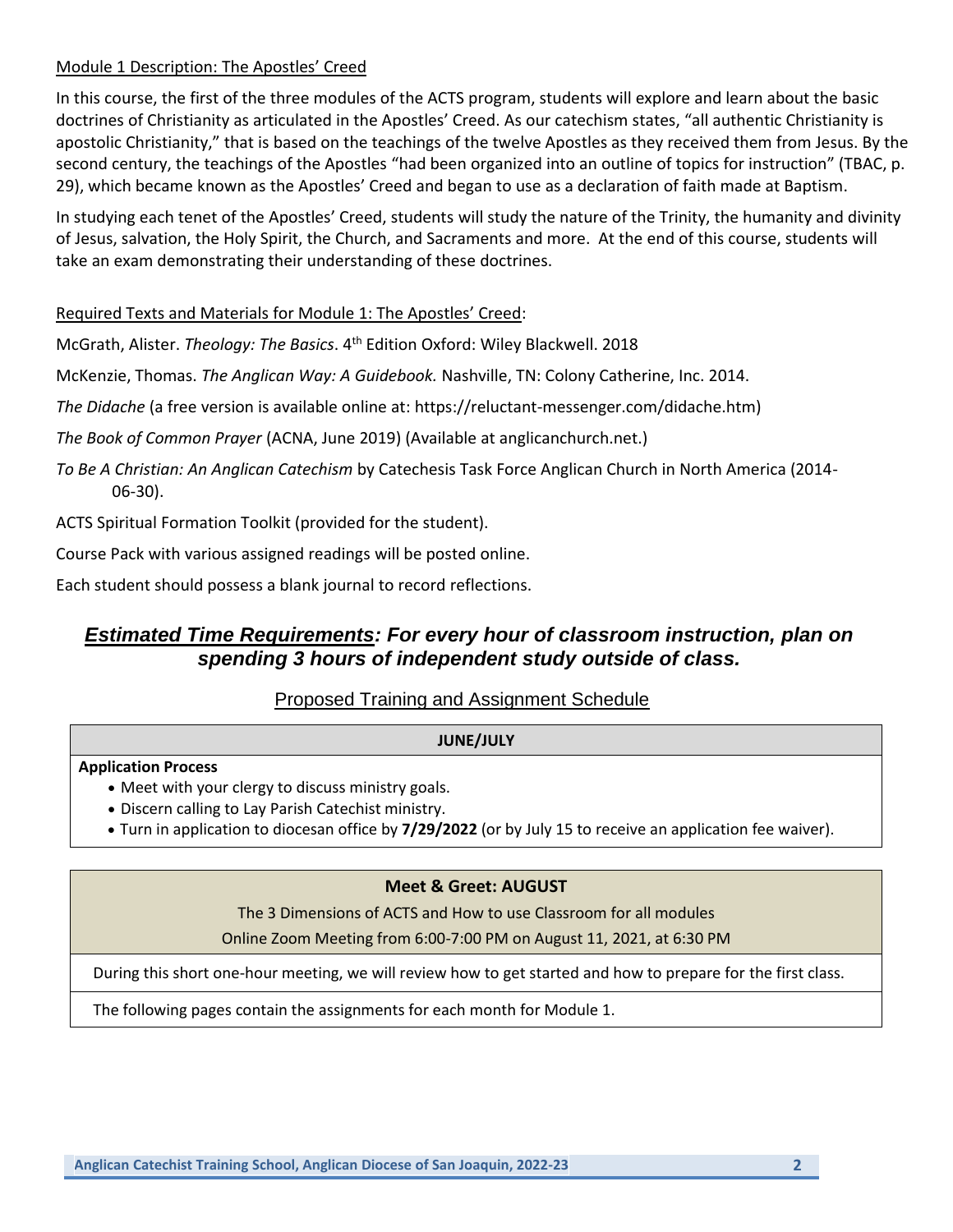# **Course Schedule and Assignments**

| <b>Class Date</b>   | <b>Topic</b>                      | <b>Reading, Viewing and Responding</b>                                                                                                                                                                                                                                                                                                                                                                                                                                                                                                                                                                                                                                                                                                                                                                                         | <b>Spiritual Formation</b><br>& Practicum                                                                                                                                                                                                                                 |
|---------------------|-----------------------------------|--------------------------------------------------------------------------------------------------------------------------------------------------------------------------------------------------------------------------------------------------------------------------------------------------------------------------------------------------------------------------------------------------------------------------------------------------------------------------------------------------------------------------------------------------------------------------------------------------------------------------------------------------------------------------------------------------------------------------------------------------------------------------------------------------------------------------------|---------------------------------------------------------------------------------------------------------------------------------------------------------------------------------------------------------------------------------------------------------------------------|
| Week 1              | Introduction                      | (in Preparation for this class)                                                                                                                                                                                                                                                                                                                                                                                                                                                                                                                                                                                                                                                                                                                                                                                                |                                                                                                                                                                                                                                                                           |
| 8/16/2022           | to ACTS<br>What is<br>catechesis? | • "Catechesis and Christian Discipleship" article.<br>• "Guide for Catechists" in binder.<br>• "The Way God Teaches" in binder.<br>The Anglican Way by McKenzie, chs. 1 & 2<br>2019 BPC<br>Collect for a Teacher of the Faith<br>pp. 634 & 638<br>The Mission of the Church<br>p. 651-#17<br>Discussion Question: Be ready to share the class on August<br>16, "What is a catechist? What is the ministry of a catechist?"                                                                                                                                                                                                                                                                                                                                                                                                     | • Attend weekly<br>Sunday services.<br>• Contemplative prayer<br>practice: Select 1 or 2<br>contemplative<br>practices from the<br>Toolkit to regularly<br>practice this month.<br>Write in a journal<br>what you notice in<br>your time and your<br>experience with God. |
| Week 2<br>8/30/2022 | The Gospel                        | <b>TBAC</b><br><b>Part I: Beginning with Christ</b><br>Questions 1-17, pp. 19-27<br>2019 BPC<br>Pp. 766-771<br>Skim The Ordinal for ordaining a presbyter, pp. 483-496<br>"Discipleship, for Super-Christians Only?" by Dallas Willard<br>Skim through and become familiar with the ACNA's vision<br>paper "Toward an Anglican Catechumenate." Found HERE!<br>The Anglican Way by McKenzie, ch. 18<br>Watch: "What is the Gospel?" by N.T. Wright<br>Respond on Google Classroom: Answer the question, "How<br>does discipleship happen? How can the understanding that<br>we are primarily people shaped by our loves, not our minds,<br>change the way we approach discipleship in our<br>congregations?" Post online by 8/22/22. Then respond to at<br>least two other students' answers for the question by<br>$8/26/22$ . | • Review this overview<br>and resources for the<br>2019 BCP and Daily<br>Office:<br>https://anglicancomp<br>ass.com/the-acnas-<br>2019-book-of-<br>common-prayer-bcp-<br>a-rookie-anglican-<br>guide/                                                                     |

| Week 3   | Scripture, | <b>TBAC</b>                                                                                                                                                                                                | • Pray a version of the                                                                                           |
|----------|------------|------------------------------------------------------------------------------------------------------------------------------------------------------------------------------------------------------------|-------------------------------------------------------------------------------------------------------------------|
| 9/6/2022 | Tradition  | <b>Part I: Beginning with Christ</b>                                                                                                                                                                       | Daily Office three                                                                                                |
|          | and Creeds | Questions 18-24, pp.29-35                                                                                                                                                                                  | times per week. (See                                                                                              |
|          |            | <b>2019 BPC</b>                                                                                                                                                                                            | "Spiritual Formation                                                                                              |
|          |            | "Fundamental Declaration of the Province"                                                                                                                                                                  | Toolbox.") During the                                                                                             |
|          |            |                                                                                                                                                                                                            | Office, give space for                                                                                            |
|          |            | pp. 766-767, 768                                                                                                                                                                                           | God to speak to you.                                                                                              |
|          |            | <b>Theology: The Basics: Preface through Chapter 1: Faith</b>                                                                                                                                              | For example, during                                                                                               |
|          |            | Respond on Google Classroom: "What does it mean to be<br>'catholic'? How catholic are you? Post online by 9/12/22.<br>Then respond to at least two other students' answers for the<br>question by 9/16/22. | confession of sin, ask<br>the Lord to highlight<br>specific sins and wait<br>for a response before<br>confessing. |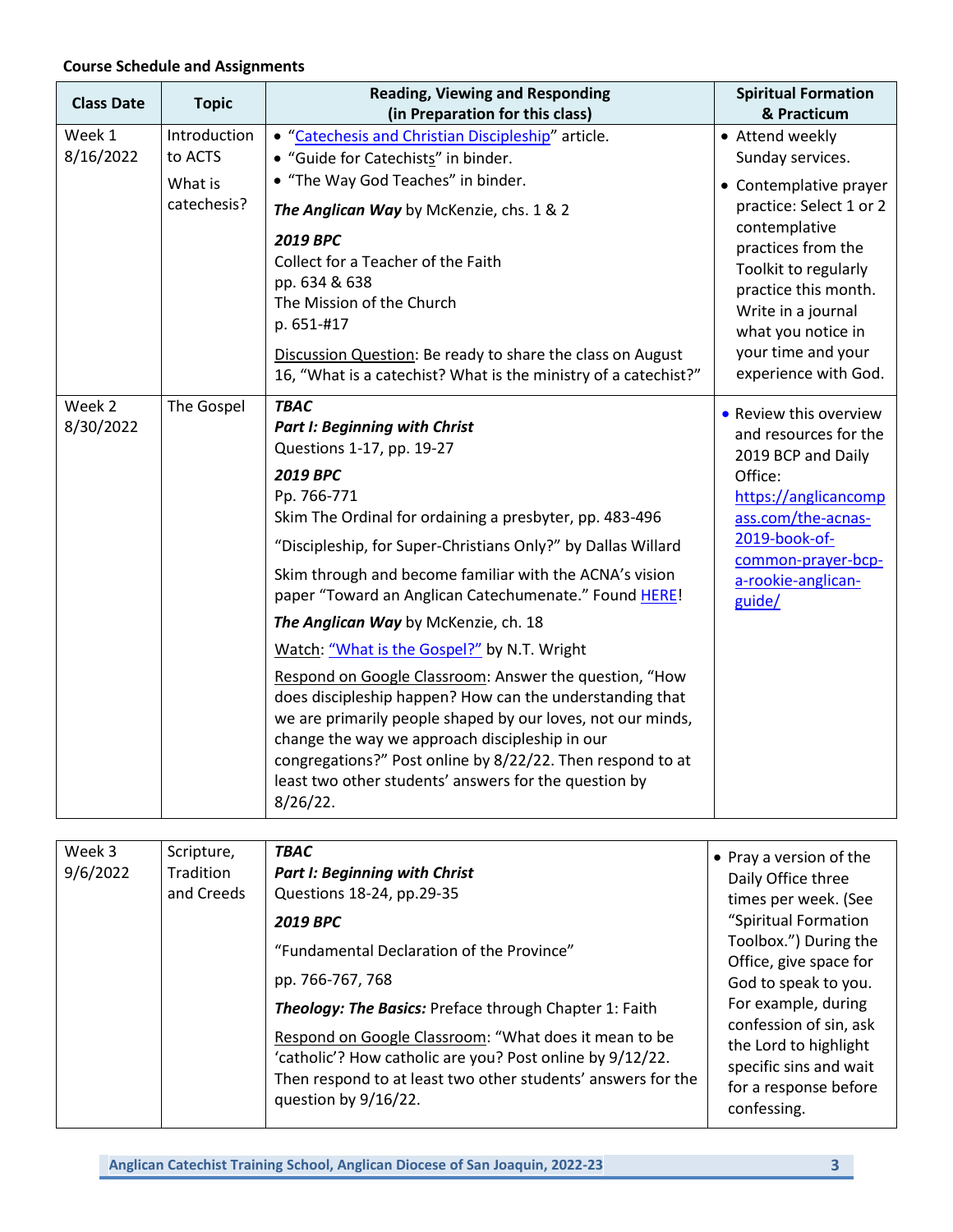| <b>Class Date</b>    | <b>Topic</b>                                                                                                                                                                        | <b>Reading, Viewing and Responding</b><br>(in Preparation for this class)                                                                                                                                                                                                                                                                                                                                                                                                                                                                                                  | <b>Spiritual Formation</b><br>& Practicum                                                                                                                                                                                                                                                                                                                                                                                                       |  |
|----------------------|-------------------------------------------------------------------------------------------------------------------------------------------------------------------------------------|----------------------------------------------------------------------------------------------------------------------------------------------------------------------------------------------------------------------------------------------------------------------------------------------------------------------------------------------------------------------------------------------------------------------------------------------------------------------------------------------------------------------------------------------------------------------------|-------------------------------------------------------------------------------------------------------------------------------------------------------------------------------------------------------------------------------------------------------------------------------------------------------------------------------------------------------------------------------------------------------------------------------------------------|--|
| Week 4<br>9/20/2022  | God the<br>Father,<br>Creator of<br>all that seen<br>and unseen                                                                                                                     | <b>TBAC</b><br>Part II: The Apostles' Creed: Article I<br>Questions 36-47, pp. 35-38<br>Theology: The Basics: Ch. 2: God and Ch. 3:<br>Creation, pp. 19-59<br>Watch: The Bible Project: "God"<br>Respond on Google Classroom: Answer the<br>question, "Even though God is not specifically male,<br>why is it important that we affirm the fatherhood<br>of God and that God is Creator?" Post online by<br>10/29/22. Then respond to at least two other<br>students' answers for the question by 11/5/22.                                                                 | • Pray a version of the Daily Office<br>three times per week. (See<br>"Spiritual Formation Toolbox.")<br>During the Office, give space for<br>God to speak to you. For<br>example, during confession of sin,<br>ask the Lord to highlight specific<br>sins and wait for a response<br>before confessing.<br>• Prayerfully complete your<br>Spiritual Formation Reflection for<br>the month and meet with your<br>mentor. DUE by the next class. |  |
| Week 5<br>10/4/2022  | God the Son<br>The nature<br>of the Son's<br>divinity and<br>humanity                                                                                                               | <b>TBAC</b><br>Part II: The Apostles' Creed: Article II<br>Questions 48-58, pp. 38-40<br><b>2019 BPC</b><br>Article II, III, & IV, p. 772-3<br>Theology: The Basics: Ch. 4: "Jesus" pp. 61-81<br>Read the article by Stephen Freeman, "Don't Panic,<br>It's Just the Mother of God."<br>Respond on Google Classroom: Answer the<br>following question on Google Classroom: What is<br>Mary's contribution to Jesus' humanity? Since she<br>plays a vital role in the incarnation, does she then<br>play a role in redemption even though she, herself<br>needs redemption? | • Pray a version of the Daily Office<br>three times per week. (See<br>"Spiritual Formation Toolbox.")<br>During the Office, give space for<br>God to speak to you. For<br>example, during confession of sin,<br>ask the Lord to highlight specific<br>sins and wait for a response<br>before confessing.                                                                                                                                        |  |
| Week 6<br>10/18/2022 | Salvation<br>$\bullet$ Christ's<br>suffering,<br>death,<br>resurrecti<br>onand<br>ascension<br>• Salvation<br>$\bullet$ Jesus'<br>second<br>coming<br>The<br>Liturgical<br>Calendar | <b>TBAC</b><br>Part II: The Apostles' Creed: Article II<br>Questions 59-75, pp. 40-44<br>Review pp. 19-17<br>Questions 105-113, pp. 52-53<br>Questions 76-83, pp. 44-46<br>2019 BPC<br>Read 687-690, skim pp. 691-717<br>The Thirty-nine Articles of Religion<br>Article II, III, & IV, p. 772-3<br>Theology: The Basics: Ch. 5: "Salvation" pp. 82-104<br>Respond on Google Classroom: Answer the<br>question, "What are the implications of Jesus'<br>crucifixion, death and burial for human beings and<br>all of creation?"                                            | • Continue to pray one of the<br>Daily Office options once a day<br>for 3 days.<br>• Watch "The Story as told<br>through the Christian Calendar"<br>https://vimeo.com/79923336<br>• Prayerfully complete your<br><b>Spiritual Formation Reflection</b><br>for the month and meet with<br>your mentor. DUE 11/1/22.                                                                                                                              |  |
| <b>Class Date</b>    | <b>Topic</b>                                                                                                                                                                        | <b>Reading, Viewing and Responding</b>                                                                                                                                                                                                                                                                                                                                                                                                                                                                                                                                     | <b>Spiritual Formation</b>                                                                                                                                                                                                                                                                                                                                                                                                                      |  |
|                      | Anglican Catechist Training School, Anglican Diocese of San Joaquin, 2022-23<br>4                                                                                                   |                                                                                                                                                                                                                                                                                                                                                                                                                                                                                                                                                                            |                                                                                                                                                                                                                                                                                                                                                                                                                                                 |  |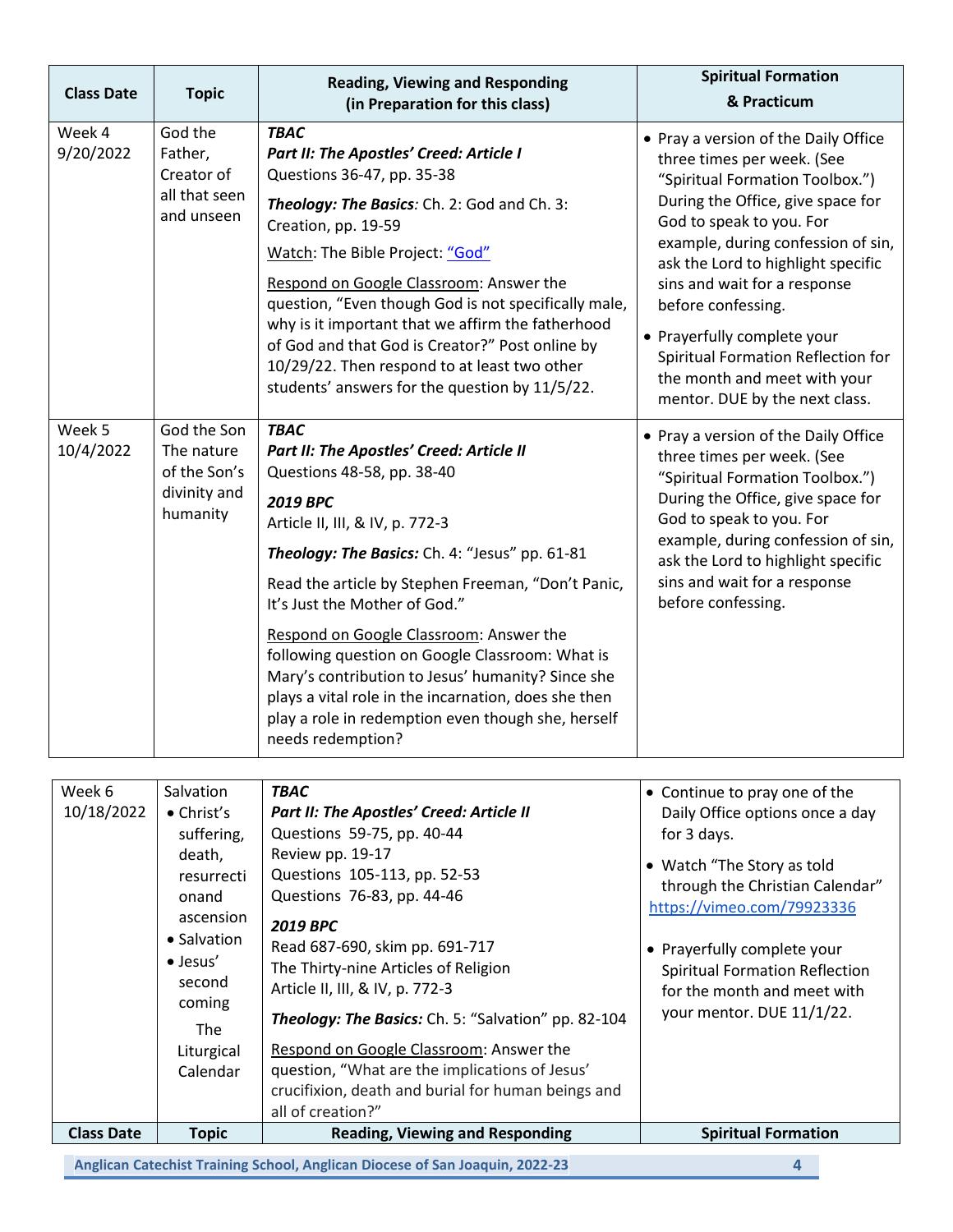|                      |                        | (in Preparation for this class)                                                                                                                                                                                                                                                                                                                                                                                                                                                                                                         | & Practicum                                                                                                                                                                                                                                                                                                                                                                                                                                                                                                                                                                                                                                                                                                    |
|----------------------|------------------------|-----------------------------------------------------------------------------------------------------------------------------------------------------------------------------------------------------------------------------------------------------------------------------------------------------------------------------------------------------------------------------------------------------------------------------------------------------------------------------------------------------------------------------------------|----------------------------------------------------------------------------------------------------------------------------------------------------------------------------------------------------------------------------------------------------------------------------------------------------------------------------------------------------------------------------------------------------------------------------------------------------------------------------------------------------------------------------------------------------------------------------------------------------------------------------------------------------------------------------------------------------------------|
| Week 7<br>11/1/2022  | God the Holy<br>Spirit | <b>TBAC</b><br>Part II: The Apostles' Creed: Article III<br>Questions 84-91, pp. 47-49                                                                                                                                                                                                                                                                                                                                                                                                                                                  | • Continue to pray one of the<br>Daily Office options once a day<br>for 3 days.                                                                                                                                                                                                                                                                                                                                                                                                                                                                                                                                                                                                                                |
|                      |                        | <b>2019 BPC</b><br>Read the Confirmation Service on pp. 174-181.<br>Think about how this service is related with the<br>Holy Spirit?<br>Theology: The Basics: Ch. 6: "Spirit" pp. 105-126<br>Respond on Google Classroom: What is the ministry<br>of the Holy Spirit in the Church and in the life of the<br>individual believer? Consider the gifts of the Holy<br>Spirit and why the Holy Spirit gives them as well as<br>how the gifts of the Spirit and the fruit of the Spirit<br>work together in the life of a mature Christian. | • Plan to participate in some kind<br>of Thanksgiving outreach in your<br>city (serve at a homeless shelter,<br>deliver Thanksgiving baskets,<br>etc.). This assignment does not<br>have to be done on Thanksgiving<br>Day. It could occur the week<br>before or after Thanksgiving.<br>• Respond on Google Classroom:<br><b>WRITE a reflection on Google</b><br>Classroom on your participation<br>in the outreach.                                                                                                                                                                                                                                                                                           |
| Week 8<br>11/15/2022 | The Holy<br>Trinity    | <b>TBAC</b><br>Part II: The Apostles' Creed: Article I<br>Questions 36-37, p. 35<br><b>2019 BPC</b><br>Collect for Trinity Sunday, p. 615<br>The Athanasian Creed, p.769-71<br>The Thirty-nine Articles of Religion<br>Article I, p. 772<br>Theology: The Basics: Ch. 7 "Trinity" pp. 127-149<br>Respond on Google Classroom: Answer the<br>question on Google Classroom: Why does the<br>doctrine of the Trinity matter? How does our<br>understanding of God as Trinity strengthen our<br>understanding of God as love?               | • Pray one of the Daily Office<br>options once a day for 5 days.<br>• Read "Advent? A Rookie<br>Anglican Guide"<br>• Watch Busted Halo "Advent in 2<br>Minutes" and "The Hidden<br><b>Meaning of Advent"</b><br>• Read the different options for<br>celebrating Advent and pray and<br>consider how you might reach<br>out to others in your church<br>community, neighborhood or<br>people from your workplace or<br>school. Plan an Advent<br>celebration for the purpose of<br>catechesis or evangelism and be<br>prepared to share this plan<br>during the class on December 6.<br>• Prayerfully complete Spiritual<br>Formation Reflection for the<br>month and meet with your<br>mentor. DUE next class. |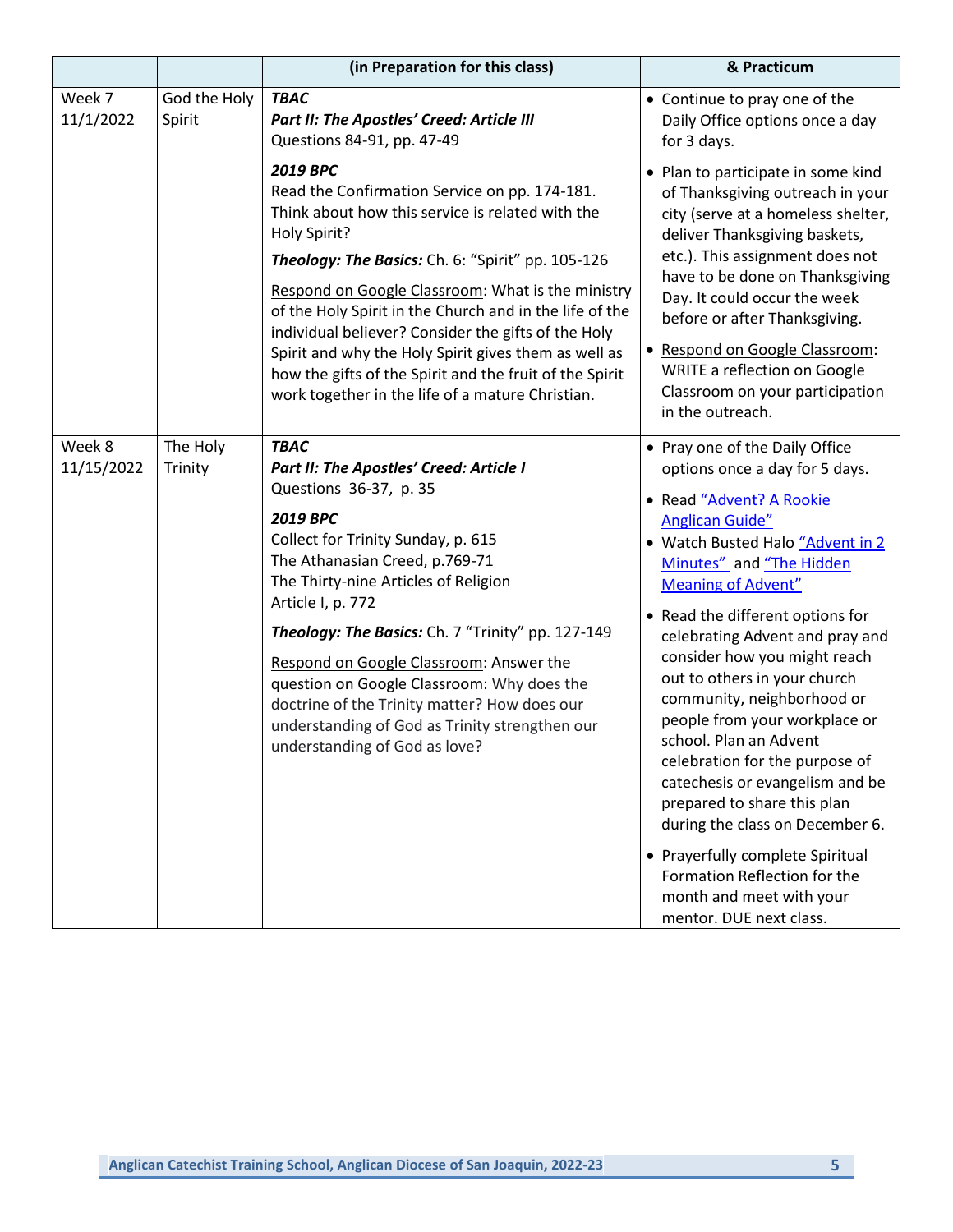| <b>Class Date</b>     | <b>Topic</b>                                                                                                                                                      | <b>Reading, Viewing and Responding</b><br>(in Preparation for this class)                                                                                                                                                                                                                                                                                                                                                                                                                                                                                                                                                                                            | <b>Spiritual Formation</b><br>& Practicum                                                                                                                                                                                                                                                                                                                                                                                                                                                                                                                 |
|-----------------------|-------------------------------------------------------------------------------------------------------------------------------------------------------------------|----------------------------------------------------------------------------------------------------------------------------------------------------------------------------------------------------------------------------------------------------------------------------------------------------------------------------------------------------------------------------------------------------------------------------------------------------------------------------------------------------------------------------------------------------------------------------------------------------------------------------------------------------------------------|-----------------------------------------------------------------------------------------------------------------------------------------------------------------------------------------------------------------------------------------------------------------------------------------------------------------------------------------------------------------------------------------------------------------------------------------------------------------------------------------------------------------------------------------------------------|
| Week 9<br>12/6/2022   | The Holy<br>Catholic<br>Church<br>The<br>Communion<br>of Saints<br>The<br>forgiveness<br>of sins<br>The<br>resurrection<br>of the body<br>The life<br>everlasting | <b>TBAC</b><br>Part II: The Apostles' Creed: Article III<br>Questions 92-99, pp.49-50<br>Questions 100-104 pp.51<br>Questions 105-113, 52-54<br>Questions 114-118, pp. 54-55<br>Questions 119-120, p. 55<br><b>2019 BPC</b><br>Pp. 123-138<br>Theology: The Basics: Ch. 8: "The Church," Ch 10:<br>"Heaven"<br>The Anglican Way by McKenzie, chs. 24 & 25<br>Respond on Google Classroom: "After reading<br>McGrath chapter 8 and viewing videos, what does<br>it mean when the Creed refers to the church as<br>"one holy catholic and apostolic church? What does<br>it mean that the Church is God's ultimate goal?"                                              | • Pray one of the Daily Office<br>options once a day for 5 days.<br>• Contemplative prayer practice:<br>Select 1 or 2 contemplative<br>prayer practices from the Toolkit<br>to regularly practice this month.<br>Write in a journal what you<br>notice in your time and your<br>experience with God.<br>• Prayerfully complete the<br><b>Spiritual Formation Reflection</b><br>for the month & meet with<br>mentor. DUE the next class.                                                                                                                   |
| Week 10<br>12/20/2022 | What is a<br>Sacrament?<br><b>Baptism:</b><br>Entry into<br>the Divine<br>Life<br>Holy<br><b>Eucharist</b><br>Participation<br>in the Divine<br>Life              | <b>TBAC</b><br>Questions 121-125, pp. 55-56<br>Questions 126-130, pp 57-58<br>Questions 131-136, pp 58-59<br><b>2019 BPC</b><br>Read (skim) the Baptism Service from the BCP<br>2019: pp. 160-196. Read 160, 174, & 193 closely.<br>Theology: The Basics: Ch. 9: "Sacraments" pp. 170-<br>190.<br>The Anglican Way by McKenzie, chs. 19-23<br>Respond on Google Classroom: "What is a<br>sacrament? What is the function of sacraments?<br>What do they do, and how do they help us to live<br>out the Christian life as disciples of Jesus and<br>subjects of his kingdom? Make sure to include in<br>your discussion what occurs during baptism and<br>Eucharist." | • Pray one of the Daily Office<br>options once a day for 5 days.<br>• Keep a journal about what you<br>are noticing as you practice the<br>spiritual disciplines of praying<br>the Daily Office and practicing<br>awareness of God's presence in<br>your daily life. You may also<br>draw, write poetry or a song, or<br>other creative expressions<br>describing your experience.<br>• Read The 12 Days of Christmas:<br>The Ultimate Guide to<br>Christmastide<br>• Memorize the Apostles' Creed.<br>Be prepared to recite it during<br>the next class. |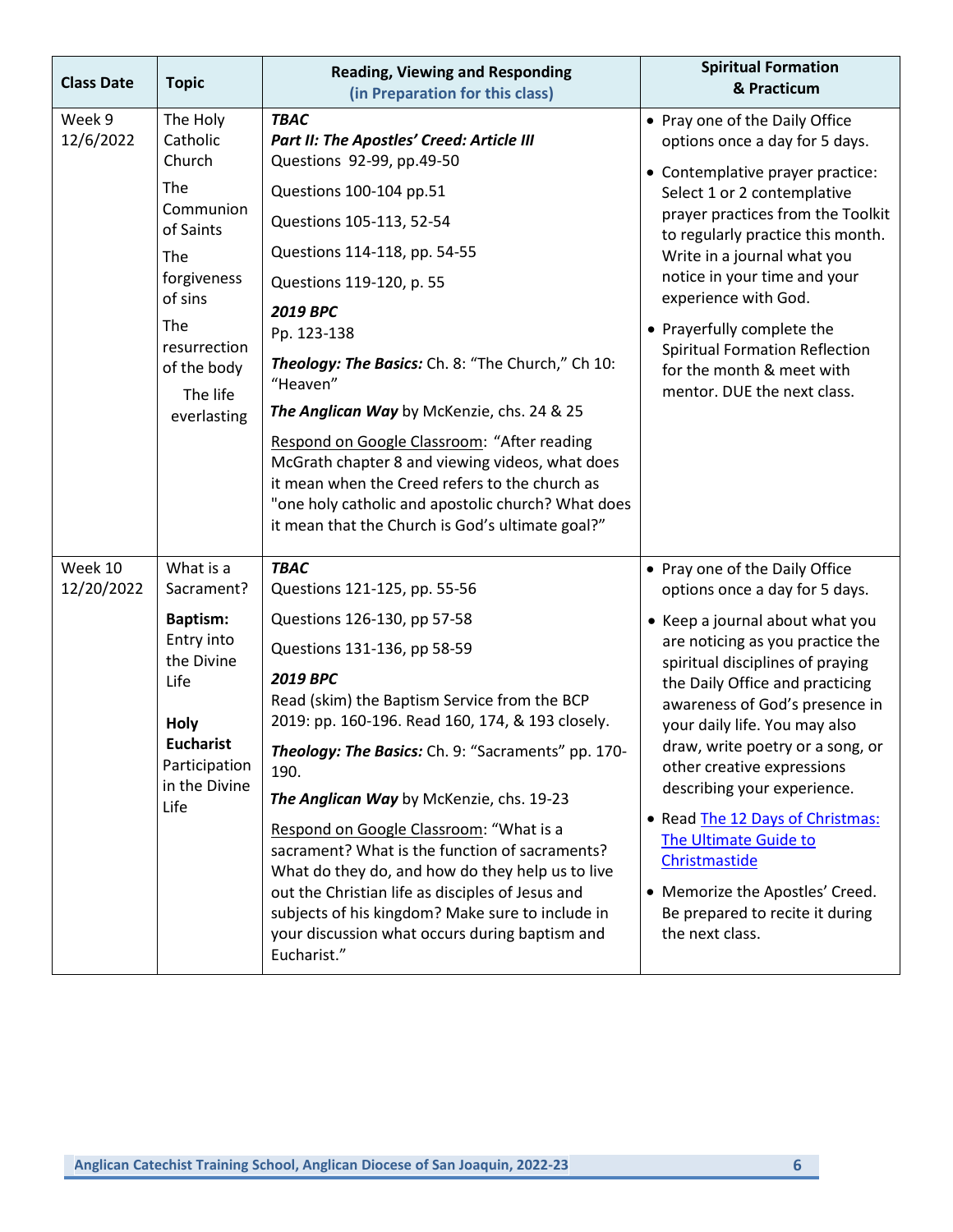| <b>Class Date</b> | <b>Topic</b>                            | <b>Reading, Viewing and Responding</b><br>(in Preparation for this class)                                                                                                                                                                                                                                                                                                                                                                                                                                                                                                                  | <b>Spiritual Formation</b><br>& Practicum                                                                                                                                                                                                                                                                                                                                                                                                                                                                                                                                                                                                                                                                                             |
|-------------------|-----------------------------------------|--------------------------------------------------------------------------------------------------------------------------------------------------------------------------------------------------------------------------------------------------------------------------------------------------------------------------------------------------------------------------------------------------------------------------------------------------------------------------------------------------------------------------------------------------------------------------------------------|---------------------------------------------------------------------------------------------------------------------------------------------------------------------------------------------------------------------------------------------------------------------------------------------------------------------------------------------------------------------------------------------------------------------------------------------------------------------------------------------------------------------------------------------------------------------------------------------------------------------------------------------------------------------------------------------------------------------------------------|
| Week 11           | The                                     | <b>TBAC</b>                                                                                                                                                                                                                                                                                                                                                                                                                                                                                                                                                                                | • Pray one of the Daily Office                                                                                                                                                                                                                                                                                                                                                                                                                                                                                                                                                                                                                                                                                                        |
| 1/3/2023          | Sacraments                              | 37-153, pp. 59-                                                                                                                                                                                                                                                                                                                                                                                                                                                                                                                                                                            | options once a day for 5 days.                                                                                                                                                                                                                                                                                                                                                                                                                                                                                                                                                                                                                                                                                                        |
|                   | The 7<br>Sacraments<br>of the<br>Church | <b>2019 BPC</b><br>Read through one of the two rites for Holy<br>Eucharist: The Anglican Standard Text, pp.115-122<br>OR The Renewed Ancient Text, pp.132-138. Is the<br>prayer for confession different in these two rites?<br>(pp. 112-113 & p. 130)<br>Skim Rites of Healing, pp. 222-235<br>Skim Holy Matrimony, pp. 198-214<br>Skim Ministry to the Dying, pp. 236-242<br>Respond on Google Classroom: "Why do some<br>people not consider the other five rites to be<br>sacraments, and what rationale does the Anglican<br>Church give for including them among the<br>sacraments." | • Prepare for taking Exam I<br>• Reflect online about your<br>spiritual formation experience in<br>this course. Consider and<br>include answers to the following<br>questions:<br>+ What ancient prayer practices<br>did you try on and which have<br>you adopted as a regular<br>practice. How have these prayer<br>practices changed your life?<br>+Reflect on your experience of<br>praying the Daily Office.<br>+How would you describe your<br>mentoring experience? How has<br>it supported you spiritually and<br>helped you to grow in your life<br>of faith?<br>+ How has observing the<br>church's calendar shaped your<br>loves and desires? What do you<br>like about the church calendar?<br>+ How has keeping a journal |
|                   |                                         |                                                                                                                                                                                                                                                                                                                                                                                                                                                                                                                                                                                            | impacted your spiritual<br>development?                                                                                                                                                                                                                                                                                                                                                                                                                                                                                                                                                                                                                                                                                               |
| 1/10/2023         | Exam I Due this day!                    |                                                                                                                                                                                                                                                                                                                                                                                                                                                                                                                                                                                            |                                                                                                                                                                                                                                                                                                                                                                                                                                                                                                                                                                                                                                                                                                                                       |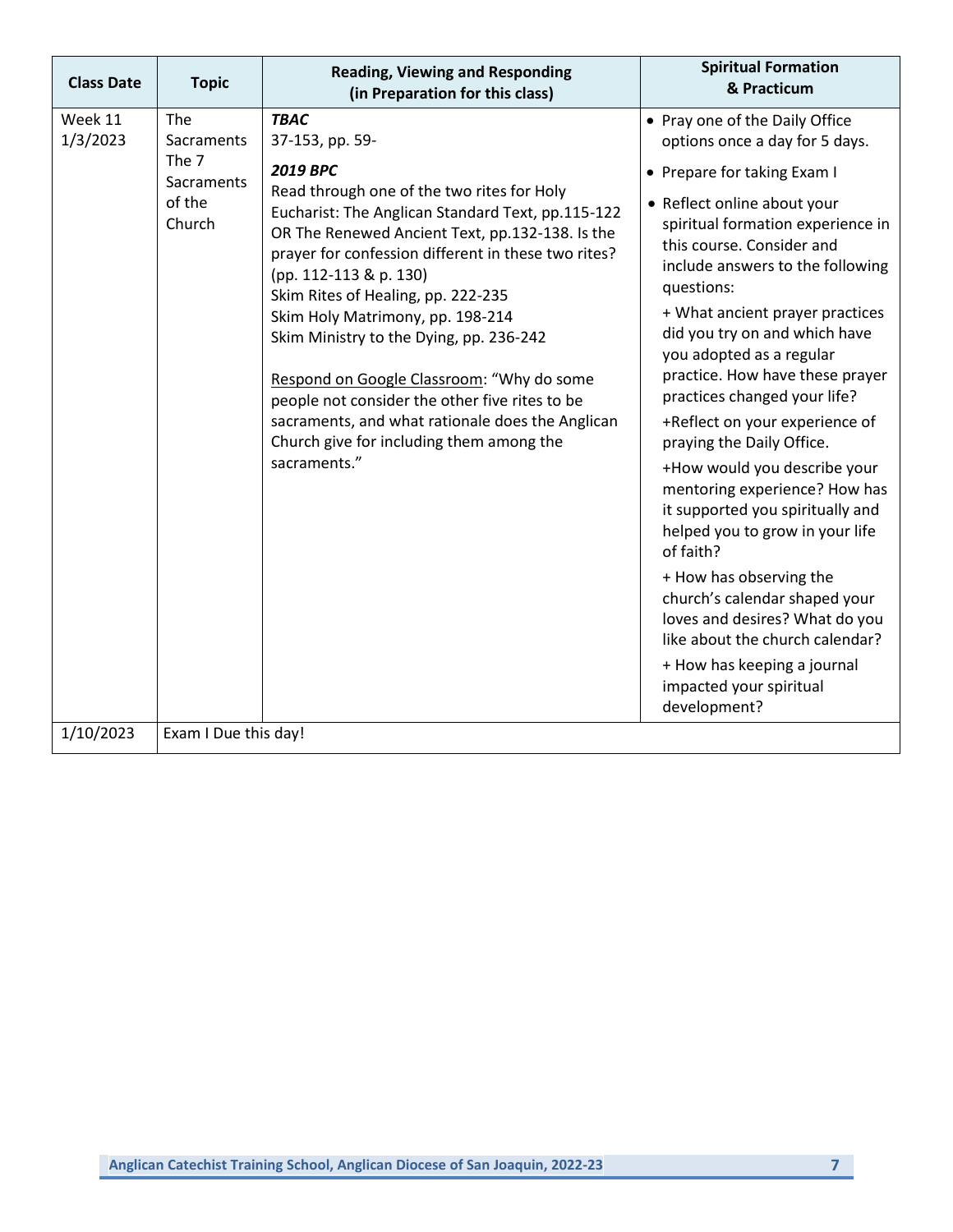## **Grades?**

You will *not* receive a grade for this course but will receive credit/no credit for assignments and for attendance. Work will not be accepted after 20 days overdue. In order to receive a Certificate of Completion for Module 1, you will need to earn a minimum of 100 out of 125 points for the 10 months of the course as well as attend all classes, not missing more than two. In addition, to receive the Catechist II License, you will need to pass all three parts of the Catechist Licensing Exam.

The following is a breakdown of assignment values:

| <b>Assignment</b>                                                                   | <b>Points</b>                                       |
|-------------------------------------------------------------------------------------|-----------------------------------------------------|
| Online Forum Question per month with<br>response to other student responses.        | 3 points per question $X$ 10 = 30 points            |
| Spiritual Formation and Practicum<br>Reflections                                    | $2 X 3$ points each = 6 points                      |
| Memorizing the Apostles' Creed                                                      | 4 Points                                            |
| Attendance and Participation (Students<br>may not miss more than 2 online classes.) | 1 points each $X$ 11 = 11 points                    |
| Mentoring (Minimum 1X month. No make<br>ups.)                                       | 4 X 3 points for each signed reflection = 12 points |
| <b>Course Evaluation</b>                                                            | 7 points                                            |
| <b>Total Point Possible</b>                                                         | 70 points                                           |

# *Students need to obtain a minimum of 60 points to complete ACTS Module 1 as well as pass the Catechist I Exam.*

| Rubric for Online responses (half points are also given) |                                                                                                                                                                                                                                                                               |  |
|----------------------------------------------------------|-------------------------------------------------------------------------------------------------------------------------------------------------------------------------------------------------------------------------------------------------------------------------------|--|
| 0                                                        | Incomplete                                                                                                                                                                                                                                                                    |  |
|                                                          | Answered the question by primarily providing a summary of learning. Student did not<br>provide application nor respond to two other students' responses.                                                                                                                      |  |
| 2                                                        | Answered the question with depth and did provide some application to one's life. Either<br>the student did not thoughtfully respond to two other students' responses or she did not<br>fully develop the response.                                                            |  |
| 3                                                        | Answer is posted on time and reflects deep thinking and application. Answer not only<br>summarizes understanding but exhibits ability to apply learning or draw out implications<br>for other areas of life. Student thoughtfully responded to two other students' responses. |  |

#### **Something to Consider**

This course invites you into a season of potential learning and growth. You are encouraged to experience and learn as much as you can during this year, prioritizing your time in order to complete reading and assignments with depth and thoughtfulness. In order for this course to be formational for your soul, don't just "jump through the hoops" but invest your heart and be open to the working of the Holy Spirit, the One who guides us into all truth, particularly truth about ourselves. Developing one's inner life takes time and contemplation. You are encouraged to be honest and transparent in your written responses, when contributing in class, and in your discussions with your mentor. *Live this journey!* You will most likely not be the same person when it is all over.

**Anglican Catechist Training School, Anglican Diocese of San Joaquin, 2022-23 8**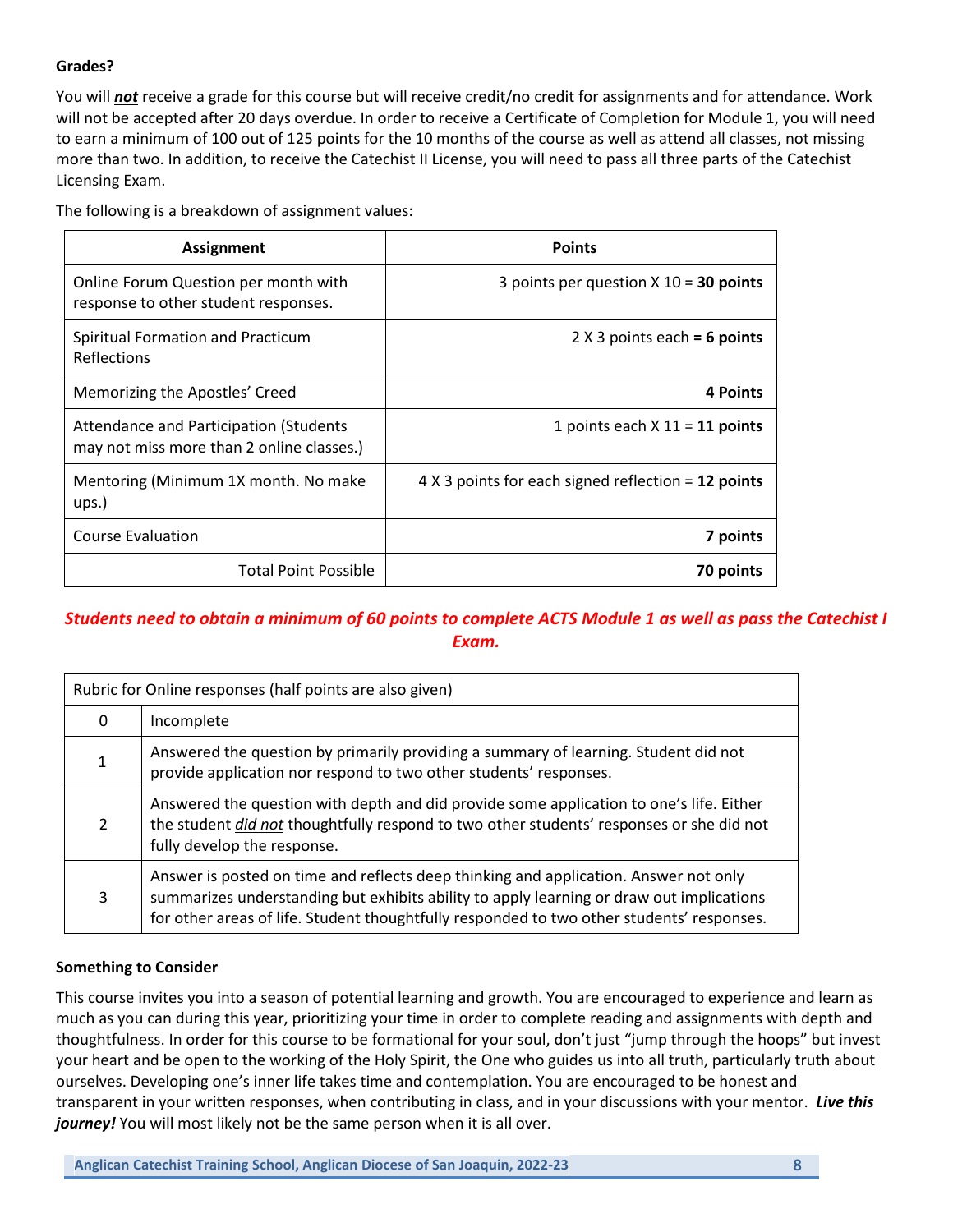#### **A Word About Confidentiality**

Learning never happens in a vacuum, and thus when we are working through the content of this class issues will likely arise either related to how our understanding has been shaped by former traditions, or by issues in our souls related to past hurts. In either instance, we desire to create a context for our year together that is without judgment and where confidence is kept so that students can freely express reservations, dissonance, and concerns openly. To create this context please keep the following ground rules in minds:

- Keep your focus on what God is doing in you. No trying to fix others.
- Keep your sharing to a minimum, so others have an opportunity to share.
- Confidentiality is a basic requirement. What is shared in our group, stays in our group.
- If a problem arises with another classmate, go to that person first and discuss it. If the problem persists, then you may invite the instructors to help and pray.

# **Appendix A**

## **Selective Bibliography for Catechesis**

- Chan, Simon. *Liturgical Theology: The Church as a Worshipping Community*. Downers Grove, IL: IVP Academic Press, 2006.
- ---. Spiritual *Theology: A Systematic Study of the Christian Life*. Downers Grove, IL: IVP Academic Press, 1998.
- Collins, Chuck. *Reformation Anglicanism: Biblical, Generous, Beautiful*. Newport Beach, CA: 2014.
- Fee, Gordon & D. Stuart. *How to Read the Bible for All Its Worth: A Guide to Understanding the Bible.* Grand Rapids: Zondervan, 1982.
- Galli, Mark. *Beyond Smells and Bells: The Wonder and Power of Christian Liturgy*. Brewster, MA: Paraclette Press, 2008.
- Green, Michael. *Baptism: Its Purpose, Practice, and Power.* Eugene, OR: Wipf & Stock, 2010.
- Holmes, E. E. *The Church: Her Books and Her Sacraments*. New York: Longmans, Green and Co, 1914.
- Holmes, Urban T. *What is Anglicanism?* Wilton, CT: Morehouse-Barlow, 1982.
- Keller, Timothy. *The Prodigal God: Recovering the Heart of the Christian Faith.* New York: Riverhead Books, 2008.
- McCalister, Van, *The Meaning and Symbols of Holy Eucharist.* Peoria, IL: St. Austin's Desk, 2014.
- McGrath, Alistar. *Christian Theology: An Introduction 6th Edition*. Malden MA: John Wiley & Sons. 2017
- ---. *I Believe: Exploring the Apostles' Creed.* Downers Grove, IL: IVP Books, 1991.
- Nouwen, Henri J. M. *Can You Drink This Cup?* Notre Dame: Ave Maria Press, 1996.
- Packer, J. I. & G. Parrett. *Grounded in the Gospel: Building Believers the Old Fashion Way.* Grand Rapids: Baker Books, 2010.
- Pascoe, Sam C. & J. W. Howe. *Our Anglican Heritage: Can an Ancient Church Be a Church of the Future?* Eugene, OR: Wipf & Stock, 2010.
- Peterson, Eugene. *Under the Unpredictable Plant: An Exploration in Vocational Holiness.* Grand Rapids: William B. Eerdmans Publishing, 1992.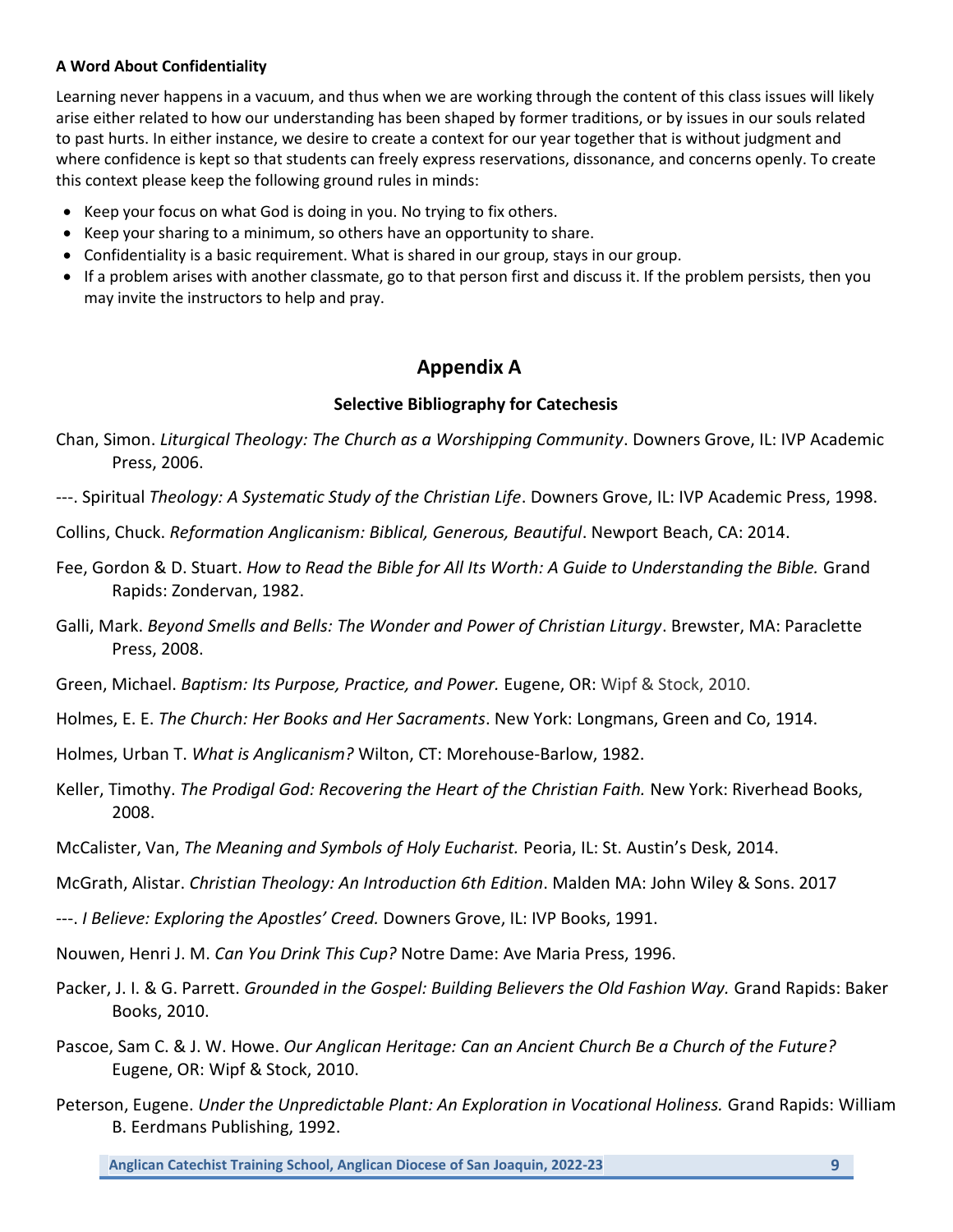- Scazzero, Peter. *The Emotionally Healthy Church: A Strategy for Discipleship that Actually Changes Lives.* Grand Rapids: Zondervan, 2003.
- ---. *The Emotionally Healthy Leader: How Transforming Your Inner Life Will Deeply Transform Your Church, Team, and the World.* Grand Rapids: Zondervan, 2015.
- ---. *Emotionally Healthy Spirituality: Unleash a revolution in your life in Christ.* Nashville: Thomas Nelson, 2006.
- Schmemann, Alexander. *Of Water and the Spirit: A Liturgical Study of Baptism.* Crestwood, NY: St. Vladimir's Seminary Press. 1974.
- Schmemann, Alexander. *For the Life of the World: Sacraments and Orthodoxy.* Crestwood, NY: St. Vladimir's Seminary Press, 1973.
- Schmidt, Richard H. *Glorious Companions: Five Centuries of Anglican Spirituality*. Grand Rapids: Eerdmans, 2002.
- Smith, James K. A. *You Are What You Love: The Spiritual Power of Habit.* Grand Rapids: Brazos Press. 2016.
- Sykes, Stephen & J. Booty (Eds). *The Study of Anglicanism*. Minneapolis: Fortress Press. 1988.
- Stuhlman, Byron D. *Prayer Book Rubrics Expanded*. New York: The Church Hymnal Corporation. 2000.
- Thornton, Martin, *Christian Proficiency*, Cambridge, MA. 1988.
- Vorgrimler, Herbert. *Sacramental Theology*. Collegeville, MN: Liturgical Press. 1992.
- Wald, Oletta. *The New Joy of Discovery in Bible Study*. Minneapolis: Augsburg Fortress. 2002.
- Westerhoff, John H. & W. Willimon. *Liturgy and Learning Through the Life Cycle*. New York: Seabury Press. 1980.
- Williams, Donald T. *Credo: Meditations on the Nicene Creed*. St. Louis: Chalice Press. 2007.
- Willimon, William H. & S. Haurerwas. *Lord, Teach Us: The Lord's Prayer & the Christian Life*. Nashville: Abingdon. 1996.
- Wright, N. T. *After You Believe: Why Christian Character Matters.* New York: Harper Collins. 2010.
- ---. *Following Jesus: Biblical Reflections on Discipleship*. Grand Rapids: Eerdmans. 1994.
- ---. *Simply Good News: Why the Gospel is Good News and What Makes It So Good?* New York: Harper Collins, 2015.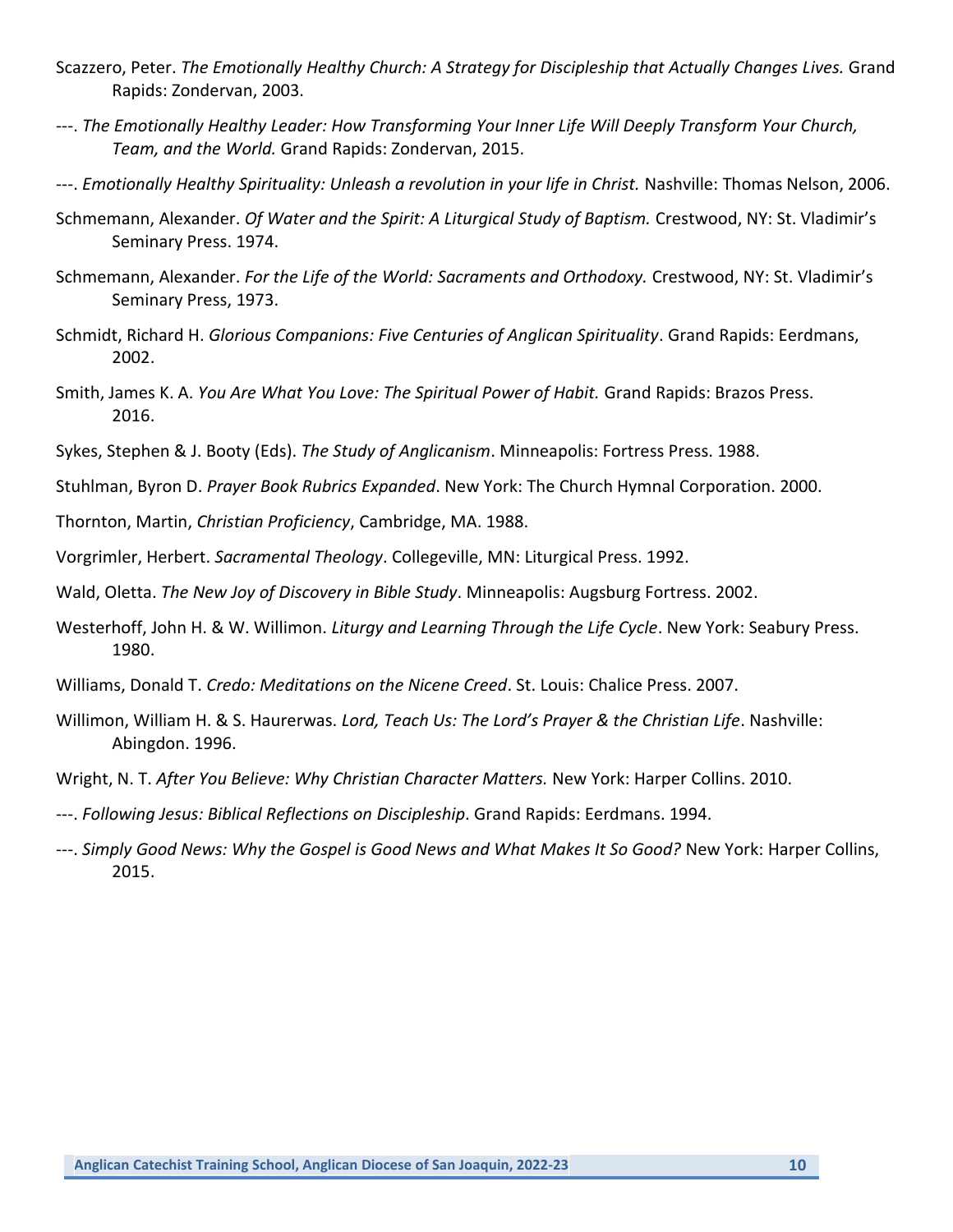## **Online Resources**

The Bible Project: <https://www.youtube.com/user/jointhebibleproject> [https://thebibleproject.com](https://thebibleproject.com/)

"Recovering Catechism," Dean Blevins <https://www.youtube.com/watch?v=ak-gMngErbg> "On Catechesis," J.I. Packer <https://www.youtube.com/watch?v=7Hpl-dMH1BY>

"You Are What You Love: The Spiritual Power of Habit," James K.A. Smith <https://www.youtube.com/watch?v=HChKd1aW-hI>

"The Bible and Tradition," (3 videos) by Edith Humphry <https://www.youtube.com/watch?v=jdaPfnvIUFg&t=30s> <https://www.youtube.com/watch?v=vzthvRFT-sw> <https://www.youtube.com/watch?v=pQhfzTD5Yi0>

The Bible Project "How to Read the Bible Series" (9 videos) <https://www.youtube.com/watch?v=ak06MSETeo4&list=PLH0Szn1yYNedn4FbBMMtOlGN-PLQ54IH>